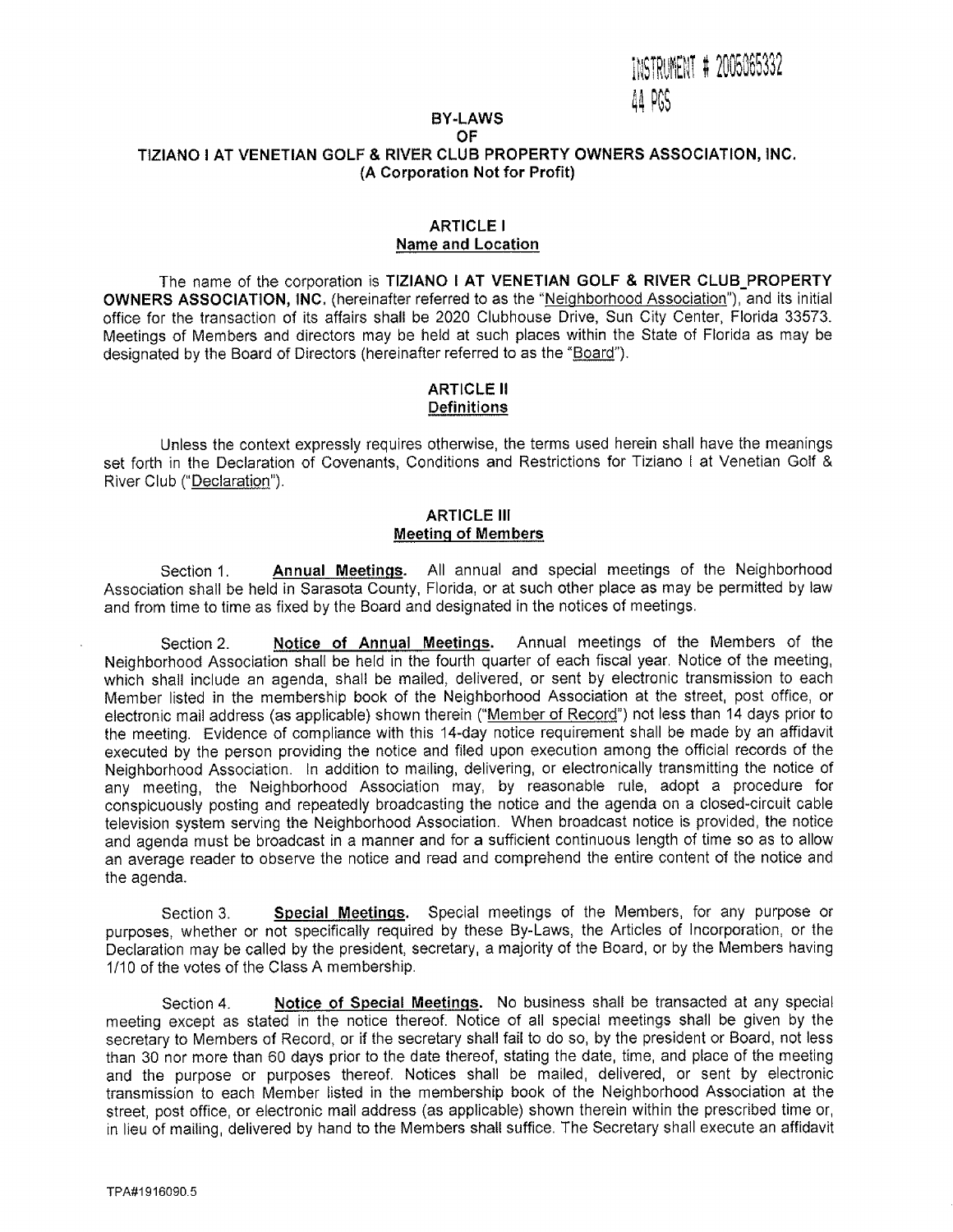# INSTRUMENT # 2005065332 '44 PGS

that the notice was delivered or mailed in compliance with this section and, once executed the affidavit shall be filed among the official records of the Neighborhood Association.

Section 5. **Quorum.** Members present in person or represented by proxy, entitled to cast at least 1/3 of the votes of the membership of the Neighborhood Association, shall constitute a quorum.

Section 6. **Action Taken at Meeting.** When a quorum is present at any meeting, a majority of the votes duly cast by the Members present at the meeting or represented by written proxy shall decide any question brought before the meeting, unless the question is one upon which by express provision of law, the Declaration, the Articles of Incorporation or these By-Laws, a different vote is required, in which case the express provision shall govern and control. If any meeting of Members cannot be organized because a quorum is not present, the meeting may be adjourned by a majority of the Members present in person, until a quorum is present

Section 7. **Order of Business.** The order of business at all meetings shall be as prescribed in the agenda prepared by the Board and submitted to the Members of Record with the notice of each meeting.

Section 8. **Action Without Meeting.** Any action which may be taken by the membership pursuant to a duly called meeting, may be taken without a meeting provided that: a proposal of action to be taken by the Members is mailed to every Member of the Neighborhood Association together with a request for approval or disapproval; and, the Members responding to the proposal ("Responding Members")hold at least 1/3 of the votes of all Members of the Neighborhood Association. A proposed action may be approved by a majority of the votes attributable to the Responding Members unless the proposed action is one which by express provision of law, the Declaration, the Articles of Incorporation or these By-Laws requires a different vote, in which case the express provision as it pertains to voting percentages shall govern and control.

Section 9. **Voting.** The Neighborhood Association has two classes of voting membership: Class A and Class B. So long as there is Class B membership, Class A Members are all Homeowners except Developer. The Class B Members shall be the Developer. Upon termination of Class B membership, as provided by the Declaration, Class A Members are all Homeowners, including the Developer so long as such Developer is a Homeowner. Subject to the provisions of the following paragraph all Members, Class A or Class B, are entitled to cast one vote for each Lot owned; but, as provided in the Articles of Incorporation, the Class B Members are entitled to elect the Neighborhood Association's directors until termination of Class B membership.

If more than one person owns an interest in any Lot, all such persons are Members, but there may be only one vote cast with respect to such Lot. Such vote may be exercised as the co-owners determine among themselves, but no split vote is permitted. Prior to any meeting at which a vote is to be taken, each co-owner must file the name of the voting co-owner with the secretary of the Neighborhood Association to be entitled to vote at such meeting, unless such co-owners have filed a general voting authority with the Secretary applicable to all votes until rescinded. Notwithstanding the foregoing, if title to any Lot is held in a tenancy by the entireties, either tenant is entitled to cast the vote for such Lot unless and until the Neighborhood Association is notified otherwise in writing.

Section 10. **Presiding Officers.** At each meeting of the Members, the president, or in his absence the vice president, shall preside and the secretary, or in his absence the assistant secretary, shall be the secretary for the meeting.

Section 11. **Right to Speak.** Members and Homeowners have the right to attend all membership meetings and to speak at any meeting with reference to all items opened for discussion or included on the agenda (subject to any permissible limitations as provided herein or pursuant to the Act). Notwithstanding any provision to the contrary in the Neighborhood Association's governing documents or any rules adopted by the Board or by the membership, a Member or a Homeowner have the right to speak for at least 3 minutes on any item, provided that the Homeowner submits a written request to speak prior to the meeting (such request shall be delivered to the Neighborhood Association's record office and verified by the Neighborhood Association secretary prior to commencement of the meeting).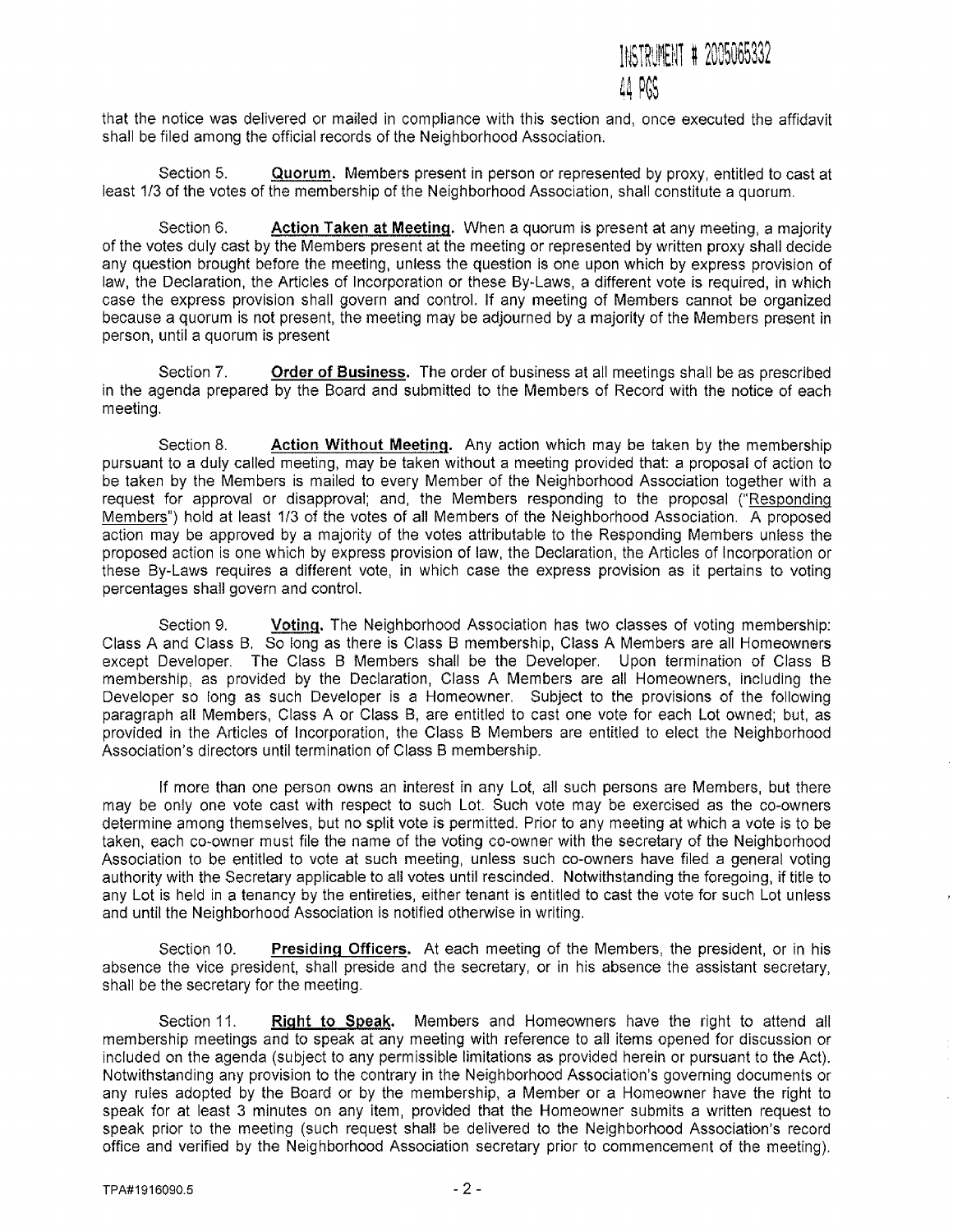# INSTRUMENT # 2005065332 AA PGS.

The Neighborhood Association may adopt written reasonable rules governing the frequency, duration, and other manner of Homeowner statements, which rules must be consistent with the provisions of this Section.

# **ARTICLE IV Directors**

Section 1. **Board of Directors.** Until transfer of control of the Neighborhood Association from the Developer to the non-Developer owners, the affairs of the Neighborhood Association shall be managed by a Board of 3 directors. A director must be a member except that the directors elected by the Class **B** Members need not be Members and may be the officers and/or employees of the Developer. There shall be at all times a minimum of 3 directors.

### Section 2. **Election of Directors.**

(a) Election of directors shall be held at the annual Members' meeting.

(b) The election of directors to be elected by the Class A Members shall be by ballot (unless dispensed by the unanimous vote consent of those Members eligible to vote in person or proxy) and shall be determined by a plurality of the Class A votes cast. There shall be no cumulative voting.

(c) Except as to vacancies provided by removal of directors by Members, all vacancies in the Board occurring between annual meetings of Members, including vacancies created by increasing the size of the Board, shall be filled by the vote of a majority of the remaining directors.

(d) Any directors elected by Class A Members may be removed in accordance with the provisions of the Act. If a vacancy occurs on the Board as a result of the removal of less than a majority of the directors, the vacancy shall be filled by the affirmative vote of a majority of the remaining directors. If vacancies occur on the Board as a result of the removal of a majority or more of the directors, the vacancies shall be filled in accordance with the provisions of the Act.

(e) Notwithstanding the foregoing, the Board shall be elected solely by Class B Members as long as there are Class B Members, with the exception that in the sole discretion of the Class B Members, one director may be elected by the Class A Members after 50% of the Lots have been conveyed to Class A Members.

(f) Any disputes involving the election of directors shall be resolved through the applicable provisions of the Act.

Section 3, **Term of Office.** Unless otherwise provided herein, the term of each director's service shall be one year and until his successor is duly elected and qualified or until he is removed in the manner provided elsewhere herein.

Section 4. **Composition of the Board of Directors.** In accordance with the Articles of Incorporation, the Board appointed and named in said Articles of Incorporation (and their successors appointed by the Developer) shall serve at least until Class A Members are entitled to elect one or more of the directors.

At the meeting of the Members at which transfer of control of the Neighborhood Association to the non-Developer Members occurs, a simple majority of directors shall be elected for a term of office to end at the second subsequent annual meeting of the Members of the Neighborhood Association, and the remaining directors shall be elected for a term of office to end at the subsequent annual meeting of the Members of the Neighborhood Association. Following the initial election of non-Developer Members, subsequent elections to the Board shall be for a 2 year term of office, unless otherwise provided herein. All officers of a corporation owning a Lot shall be deemed to be Members of the Neighborhood Association so as to qualify each to become a director hereof.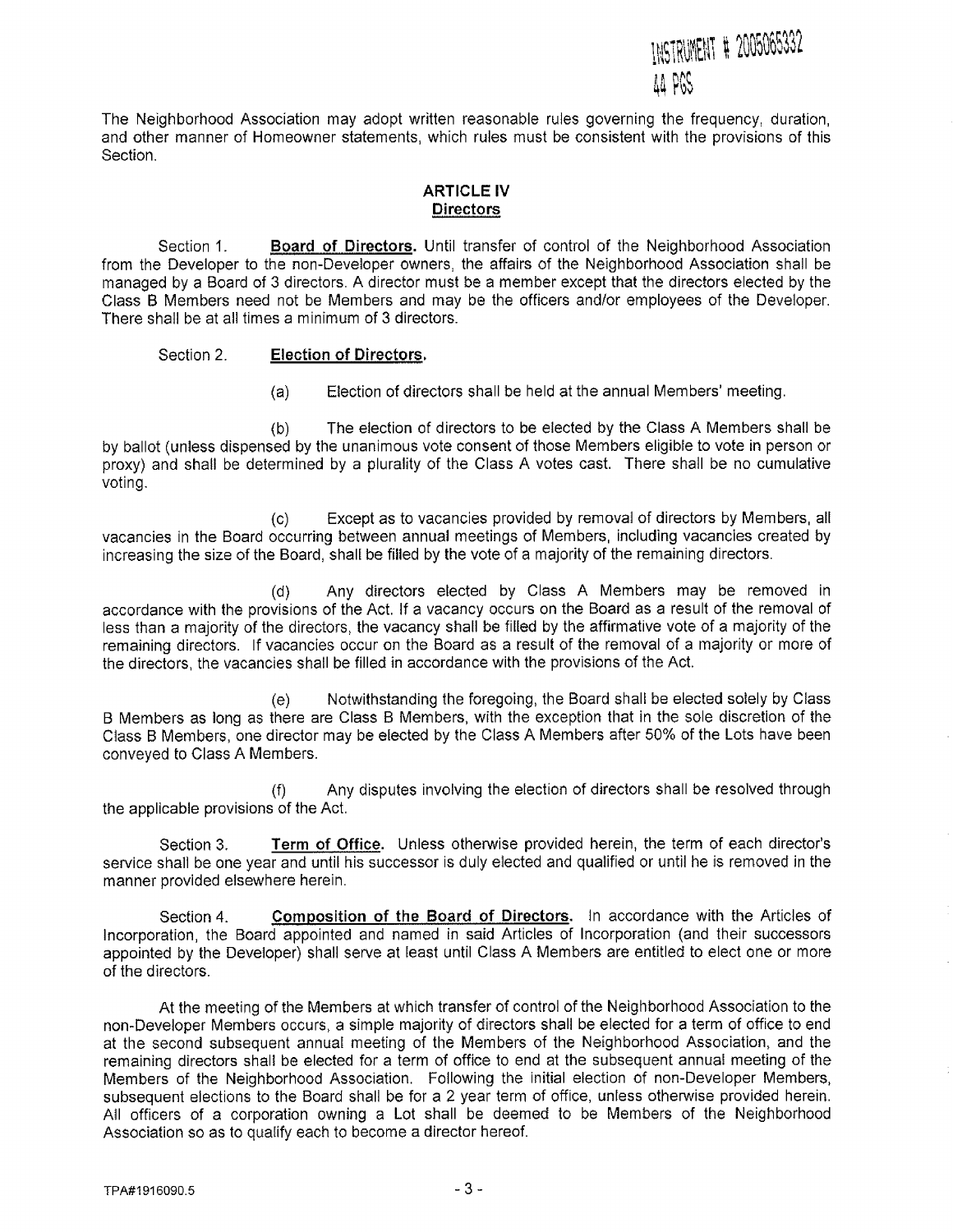# INSTRUMENT # 2005065332 4 R;S

Section 5. **Notice of Board Meetings to Members.** Notices of all Board meetings must be posted in a conspicuous place in the Neighborhood at least 48 hours in advance of a meeting, except in an emergency. In the alternative, notice of the Board meeting, which shall include an agenda, shall be mailed, delivered, or sent by electronic transmission to each Member of Record listed in the membership book of the Neighborhood Association at the street, post office, or electronic mail address (as applicable) shown therein not less than 7 days prior to the meeting, except in an emergency. Evidence of compliance with this 7-day notice requirement shall be made by an affidavit executed by the person providing the notice and filed upon execution among the official records of the Neighborhood Association. A Member must consent in writing to receiving notice via electronic transmission.

Section 6. **Right of Members to Speak at Board Meetings.** Notwithstanding any provision to the contrary in the Neighborhood Association's governing documents or any rules adopted by the Board or by the membership, a Homeowner has the right to attend all Board meetings and to speak on any matter placed on the agenda by petition of the voting interests for at least 3 minutes. The Neighborhood Association may adopt written reasonable rules governing the frequency, duration, and other manner of Homeowner statements, which rules must be consistent with the provisions of the Act, and may include a sign-up sheet for Members wishing to speak. Notwithstanding any other law, the requirement that Board meetings and committee meetings be open to the Members is inapplicable to meetings between the Board or a committee and the Neighborhood Association's attorney (a) held for the purpose of discussing personnel matters, or (b) as otherwise specifically prescribed under the Act.

Section 7, **Annual Meetings.** The annual meeting of the Board may be held at such time and place as shall be determined by the directors, except that such annual directors' meeting shall be held as soon as practicable following the annual Members' meeting. If held at any time other than immediately following the annual Members' meeting, there shall be 3 days notice given by the President personally or by mail, telephone or telegraph, which notice shall state the time and place of the meeting.

Section 8. **Meeting to Determine Assessments.** An assessment may not be levied at a Board meeting unless a written notice of the meeting is provided to all Members of Record at least 14 days before the meeting, which notice shall include a statement that assessments will be considered at the meeting and the nature of the assessments. Written notice of any meeting at which special assessments will be considered must be mailed, delivered, or electronically transmitted to the Homeowners and posted conspicuously on the Common Property or broadcast on closed-circuit cable television not less than 14 days before the meeting.

Section 9. **Meeting to Determine Rules and Regulations.** Written notice of any meeting at which rules that regulate the use of Homes in the Neighborhood may be adopted, amended, or revoked must be mailed, delivered, or electronically transmitted to the Homeowners, and posted conspicuously on the Common Property or broadcast on closed-circuit cable television, not less than 14 days before the meeting. A written notice concerning changes to the rules that regulate the use of Homes in the Neighborhood Association must include a statement that changes to the rules regarding the use of Homes will be considered at the meeting.

Section 10. **Special Meetings.** Special meetings of the directors may be called by the president and must be called by the secretary at the written request of 2/3 of the directors. Not less than 3 days' notice of the meeting shall be given personally or by mail, telephone, telegraph or electronically transmitted, which notice shall state the time, place and purpose of the meeting.

Section 11. **Petition by Members to Board to Address an Item of Business.** If twenty (20) percent of the total voting interests in the Neighborhood Association petition the Board to address an item **of** business, the Board shall, at its next regular Board meeting or at a special meeting, but not later than 60 days after the receipt of the petition, consider the petitioned item. Written notice of the meeting shall be provided to all Members of Record at least 14 days before the meeting. Such notice shall include an agenda of items to be considered. Other than addressing the petitioned item at the meeting, the Board is not obligated to take any other action requested by the petition.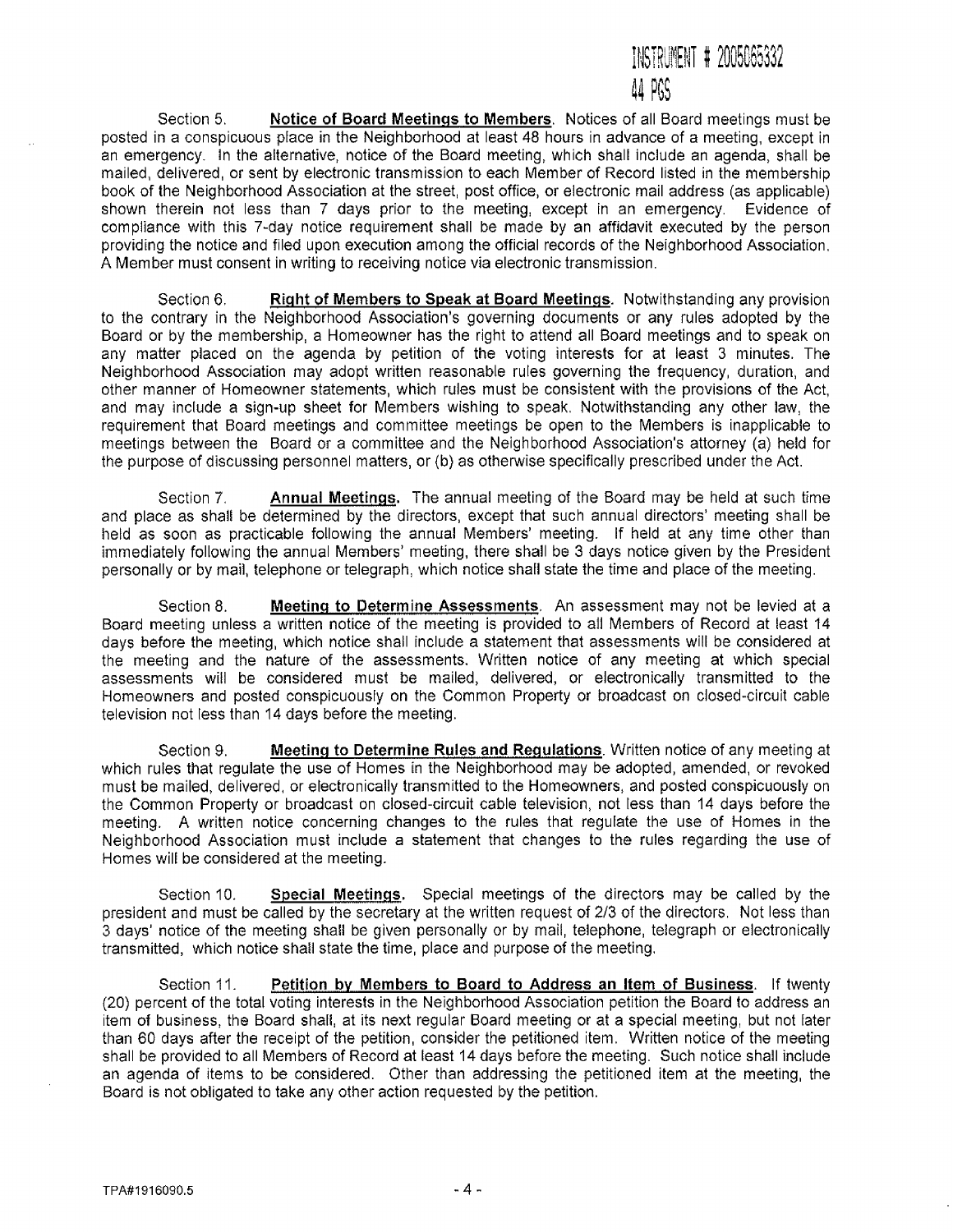

Section 12. **Waiver of Notice.** Any director may waive notice of a meeting before or after the meeting, and such waiver shall be deemed equivalent to the giving of notice. Attendance at a meeting shall constitute a waiver of notice.

Section 13. **Quorum and Voting.** A quorum at directors' meetings shall consist of a majority of the entire Board. The acts approved by **a** majority of directors shall constitute the acts of the Board except when approval by a greater number of directors is required by the Declaration, the Articles of Incorporation, these By-Laws, or the laws of the State of Florida.

Section 14. **Adjourned Meetings.If** at any meeting of the Board there shall be less than a quorum present, the majority of those present may adjourn the meeting from time to time until a quorum is present. At any adjourned meeting any business that might have been transacted at the meeting as originally called may be transacted without further notice.

Section 15. **Joinder in Meeting by Approval of Minutes.** The joinder of a director in the action of a meeting by signing and concurring in the minutes of that meeting shall constitute the presence of such director for the purpose of determining a quorum.

Section 16. **Presiding Officer and Secretary for Meetings.** The presiding officer of the directors' meetings shall be the chairman of the Board if such an officer has been elected; and if none, the president shall preside. In the absence of the presiding officer, the directors present shall designate one of their number to preside. The secretary of the Neighborhood Association shall be the secretary for meetings of the directors, unless absent, in which case the directors shall designate one of their members to act as secretary for the meeting.

Section 17. **Compensation.** No director shall receive compensation for any service he may render to the Neighborhood Association as director. However, any director may be reimbursed for his actual expenses incurred in the performance of his duties, and this provision shall not preclude a person who is also a director to receive compensation in exchange for other services rendered to or on behalf of the Neighborhood Association in a capacity other than director.

Section 18. **Committees.** The Board may from time to time appoint such committees and delegate such duties and powers thereto as it may deem advisable.

Section 19. **Attendance by Telephone.** Any member or members of the Board shall be deemed present and voting at **a** meeting of such Board if said member or members participate in the meeting by means of a conference telephone or similar communications equipment or device enabling all persons participating in the meeting to hear each other.

Section 20. **Action Without Meeting.** Any action required or permitted to be taken at any meeting may be taken without a meeting if written consent to the action signed by all the members of the Board is filed with the minutes of the proceedings of the Board.

Section 21. **Powers.** The Board shall have the powers set forth in the Declaration and the Florida Not-For-Profit Corporation Act, including but not limited to the power to:

(a) adopt and promulgate rules and regulations governing the Neighborhood or contemplated by the Declaration, and to establish penalties for the infraction thereof (a rule shall be deemed promulgated when a copy thereof is furnished to each Member in person or mailed to each such Member at the address on the records of the Neighborhood Association);

(b) suspend the voting rights and other rights of a Member during any period in which such Member shall be in default in the payment of any assessment levied by the Neighborhood Association. Such rights may also be suspended after notice and hearing, for a period not to exceed 60 days for infraction of promulgated rules and regulations;

(C) exercise for the Neighborhood Association all powers, duties and authority vested in or delegated to this Neighborhood Association and not reserved to the membership by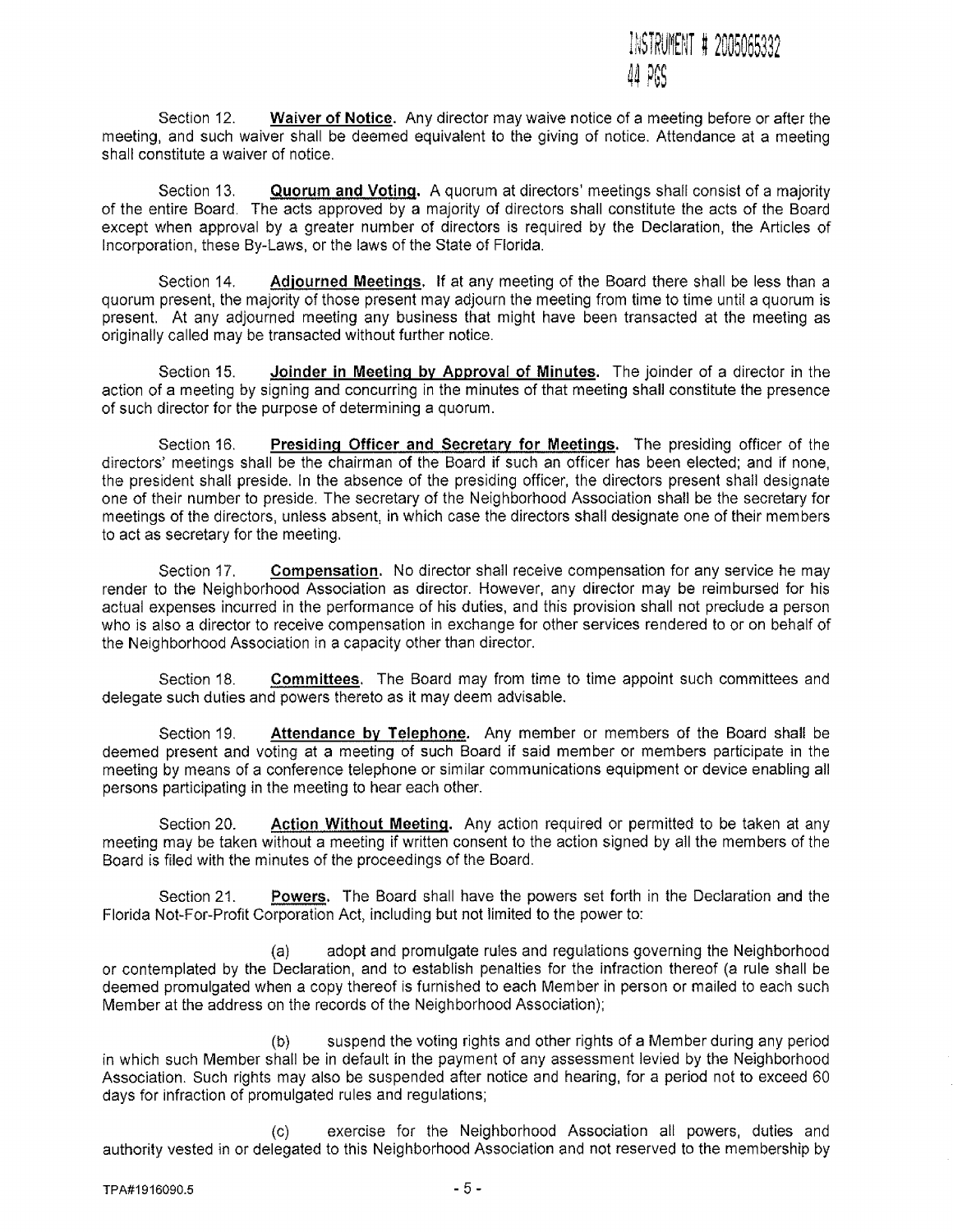# INSTRUMENT # 2005065332 rw.

other provisions of these By-Laws, the Articles of Incorporation, or the Declaration, including the establishment of the assessments provided for in the Declaration; and

(d) employ a manager, or such other independent contractors or employees as they deem necessary, and to prescribe their duties.

Section 22. **Duties.** It shall be the duty **of** the Board to:

(a) cause to be kept a complete record of all its acts and corporate affairs and to present an oral or written statement thereof to the Members at the annual meeting of the Members, or at any special meeting when such statement is requested in writing by  $\frac{1}{4}$  of the Class A Members who are entitled to vote;

(b) supervise all officers, agents and employees of the Neighborhood Association, and to see that their duties are properly performed;

(c) as more fully provided in the Declaration, to:

(1) fix the amount of the Assessments against each Lot;

(2) exercise the duties of the Board as set forth in the Declaration and enforce the restrictions and covenants contained therein; and

assessments are in default;

(3) take appropriate and timely action against Members whose

(d) issue, or to cause an appropriate officer to issue, upon demand by any person, a certificate setting forth whether or not any assessment has been paid. A reasonable charge may be made by the Board for the issuance of these certificates. If a certificate states an assessment has been paid, such certificate shall be conclusive evidence of such payment;

(e) cause all officers or employees having fiscal responsibilities to be bonded, if such bonding may be deemed appropriate; and

(f) perform such other acts as may be required of a board of directors under the Florida Not-For-Profit Corporation Act.

#### **ARTICLE V Officers**

Section 1. **First Officers.** In accordance with the Articles of Incorporation, the first officers of the Neighborhood Association named and appointed in such Articles of Incorporation shall serve until their qualified successors are elected by the Board.

Section 2. **Executive Officers.** The executive officers of the Neighborhood Association shall be a president, who shall be a director, a vice president, who shall be a director, a treasurer-secretary and other officers as shall be elected by the Board. Except as provided in Section 1 of this Article, such officers shall be elected annually by the Board. Officers need not be Lot owners and the officers and employees of the Developer may be officers of the Neighborhood Association. The Board from time to time may elect such assistant or other officers and designate their powers and duties as the Board shall find to be required to manage the affairs of the Neighborhood Association. Each officer shall serve until a qualified successor is elected by the Board. The Board, by a % affirmative vote, from time to time may remove an officer with or without cause and fill such vacancy so created.

Section 3. **President.** The president shall be the chief executive officer of the Neighborhood Association. He shall have all of the powers and duties that are usually vested in the office of president of an Neighborhood Association, including but not limited to the power to appoint committees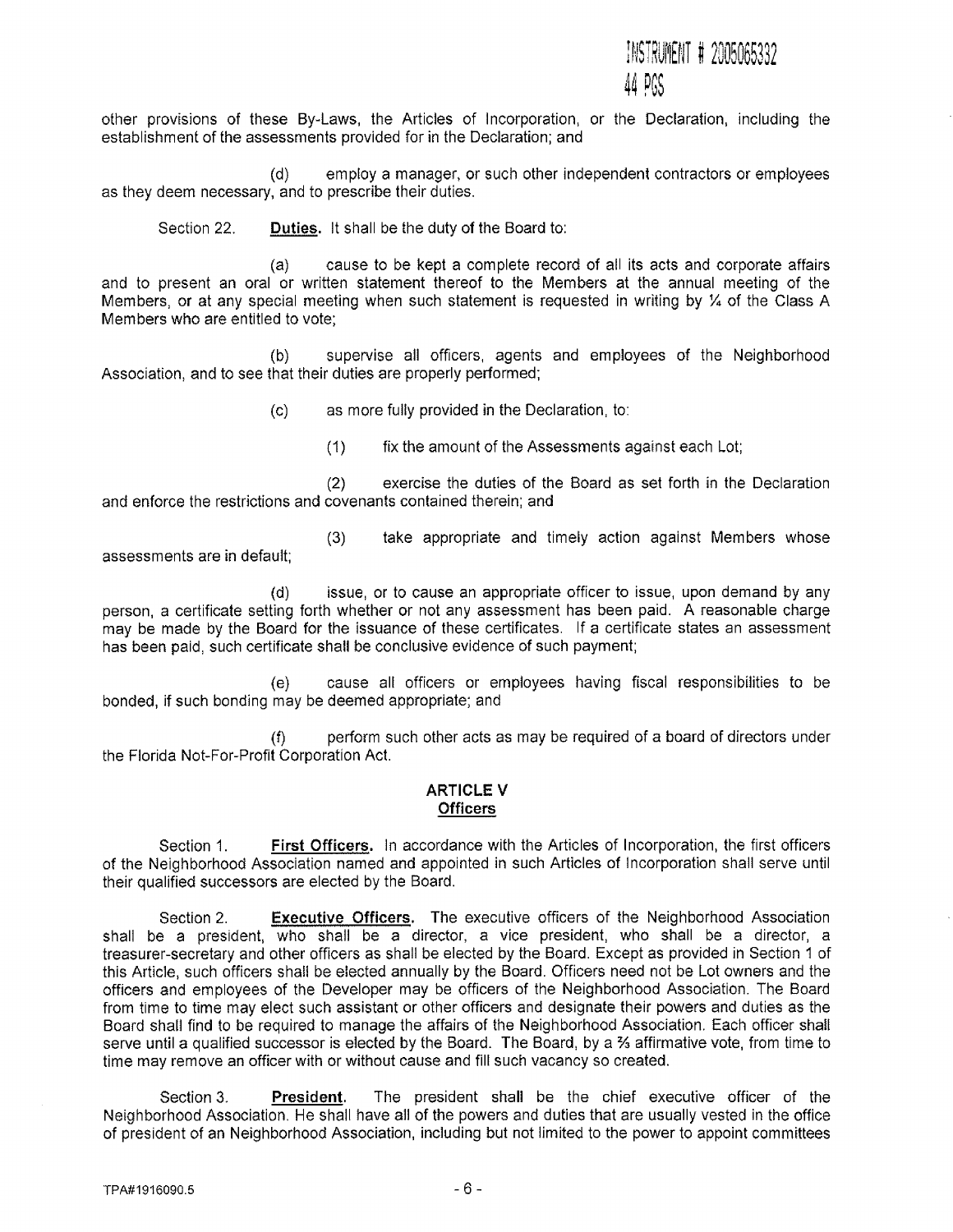

from among the Members from time to time, as he in his discretion may determine appropriate, to assist in the conduct of the affairs of the Neighborhood Association,

Section 4. Vice-President. The vice-president, in the absence or disability of the president, shall exercise the powers and perform the duties of the president. He also shall assist the president generally and exercise such other powers and perform such other duties as shall be prescribed by the directors.

Section 5. Secretary. The secretary shall keep the minutes of all proceedings of the directors and Members. He shall attend to the giving and serving of all notices to the Members and directors and others that are required by law. He shall have custody of the seal of the Neighborhood Association and affix it to any instruments requiring a seal when duly signed. He shall keep the records of the Neighborhood Association including the membership book, except those of the treasurer unless the secretary is also the treasurer of the Neighborhood Association. The secretary shall perform all other duties incident to the office of secretary of a corporation and as may be required by the Board of Directors or the President. Any assistant secretary elected shall perform the duties of the secretary when the secretary is absent.

Section 6. Treasurer. The treasurer shall have custody of all property of the Neighborhood Association including funds, securities and evidences of indebtedness. He shall keep the books of the Neighborhood Association in accordance with good accounting practices, and he shall perform all other duties usually incident to the office of treasurer.

Section 7. Compensation, No officer shall receive any compensation by reason of his office; provided, however, that nothing herein shall preclude the Board from employing an officer as an employee of the Neighborhood Association or preclude the contracting with an officer for management services.

# ARTICLE VI Fiscal Management

Section 1. Depositories. All funds of the Neighborhood Association shall be deposited in the name of the Corporation in such bank, banks or other financial institutions as the Board may from time to time designate, and shall be drawn out on checks, drafts or other orders signed on behalf of the Neighborhood Association by such person or persons as the Board may from time to time designate.

Section 2. Contracts, Etc. Except as otherwise specifically provided by these By-Laws, all contracts, agreements, deeds, bonds, mortgages and other obligations and the instruments shall be signed on behalf of the Neighborhood Association by the president or by such other officer, officers, agent or agents as the Board may from time to time by resolution provide, and shall be entered into in accordance with the Act.

Section 3. Budget. The Board shall adopt a budget for each fiscal year that shall include the estimated funds required to defray the Neighborhood Association expenses and to provide and maintain funds for the appropriate accounts according to good accounting practices. Such budget shall be adopted prior to, and a copy shall be distributed at, the annual Members' meeting next preceding the fiscal year for which the budget shall apply.

Section 4. Assessments. As more fully provided in the Declaration, each Member is obligated to pay to the Neighborhood Association certain assessments which are secured by a continuing lien upon the property against which the assessment is made. Any assessments which are not paid when due shall be delinquent. If the assessment is not paid within 30 days after the due date, the assessment shall bear interest from the date of delinquency at the rate of 15% per annum, or such other rate as may be, from time to time, established by the Board; provided, however, that such rate shall not exceed the maximum rate allowed by the law not constituting usury. The Neighborhood Association may bring an action at law against the Homeowner personally obligated to pay the same or foreclose the lien against the property, and interest, costs and reasonable attorneys' fees of any such action shall be added to the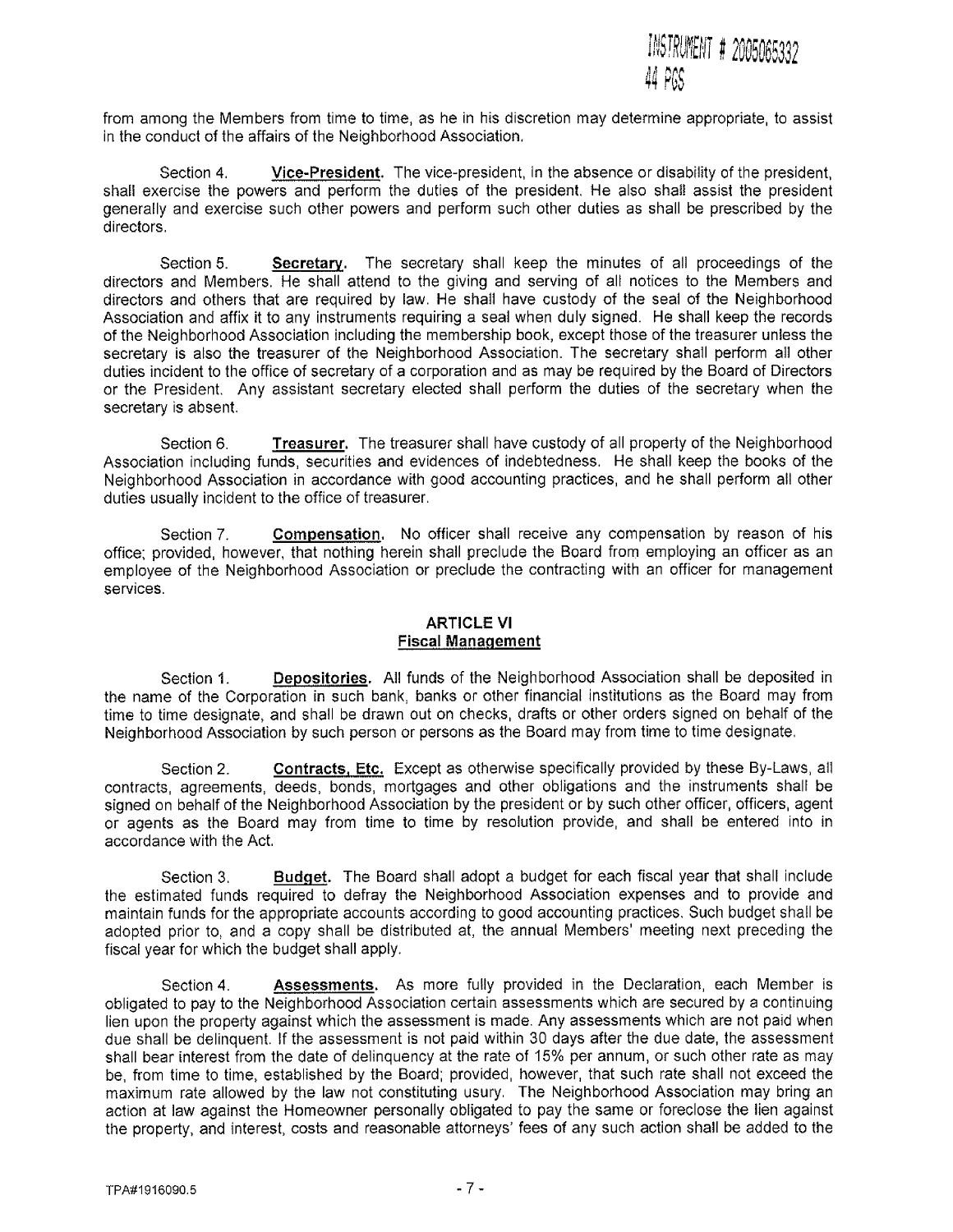

amount of such assessment. No Homeowner may waive or otherwise escape liability for the assessments provided for herein.

Section 5. **General Assessment.** The Board shall adopt the General Assessment as provided for in the Declaration. The initial level of the assessment until changed by action of the Board shall be Four Hundred Thirty-Two and 11/100 Dollars (\$432.11) per Lot per quarter. The adoption of these By-Laws is action of the Board to fix and establish the assessment at Four Hundred Thirty-Two and 11/100 Dollars (\$432.11) per Lot per quarter.

Section 6. **Special Assessments.** As contemplated by the Declaration, special assessments may be adopted by the Neighborhood Association to meet expenses which exceed the budget adopted by the Board of Directors. Such special assessments shall be adopted and levied upon approval of a majority of the votes cast by the Members present at a special meeting called for that purpose.

Section 7. **Supplemental Lot Landscaping Assessment and Surrounding Landscaping Area Assessment.** Supplemental Lot Landscaping Assessments and Surrounding Landscaping Area Assessments shall be levied against a Homeowner in accordance with the applicable provisions of the Declaration,

Section 8. **Financial Report.** The Treasurer of the Association shall report the financial status of the Association to the Members 60 days following the end of the fiscal year in accordance with the financial reporting requirements of the Act.

Section 9, **Fines.** The Neighborhood Association shall have the power to suspend, for a reasonable period of time, the rights of a Member and/or such Member's tenants, guests or invitees to use the Common Property, and to levy reasonable fines against same not to exceed the greater of \$100.00 per violation or the maximum amount allowed under the Act for activities which violate the provisions of the Declaration, these By<sub>E</sub>Laws or any rules and regulations duly promulgated by the Neighborhood Association, No fine or suspension may be imposed except upon 14 days prior written notice to the person sought to be suspended or fined, and such person having an opportunity for a hearing before a committee of at least 3 Members of the Neighborhood Association. Such committee shall be appointed by the Board and shall not be composed of any officers, directors or employees of the Neighborhood Association, nor any spouse, parent, child, brother or sister of any officer, director or employee. No fine or suspension may be imposed except upon majority approval of the Members of such committee. Suspension of rights to use the Common Property shall not include any right to restrict vehicles and pedestrians ingress and egress to and from such offending person's Lot. The voting rights of a Member may not be suspended by the Neighborhood Association.

### **ARTICLE VII Amendments**

These By-Laws may be altered, amended, or rescinded by the affirmative vote of 2/3 of the Board, and after notice to the Members, by the total Class A voting interests in the Neighborhood Association, and the unanimous vote of the Class B Members, present at any regular or special meeting of the membership.

Notwithstanding the foregoing, (a) no amendment to the By-Laws shall be valid which affects any of the rights and privileges provided to the Developer without the written consent of the Developer as long as Developer shall own any Lots in the Neighborhood, and (b) no amendment which will affect any aspect of the surface water management system located on the Property shall be effective without the prior written approval of the South Florida Water Management District.

#### **ARTICLE VIII Miscellaneous**

Section 1. The fiscal year of the Neighborhood Association shall be the calendar year.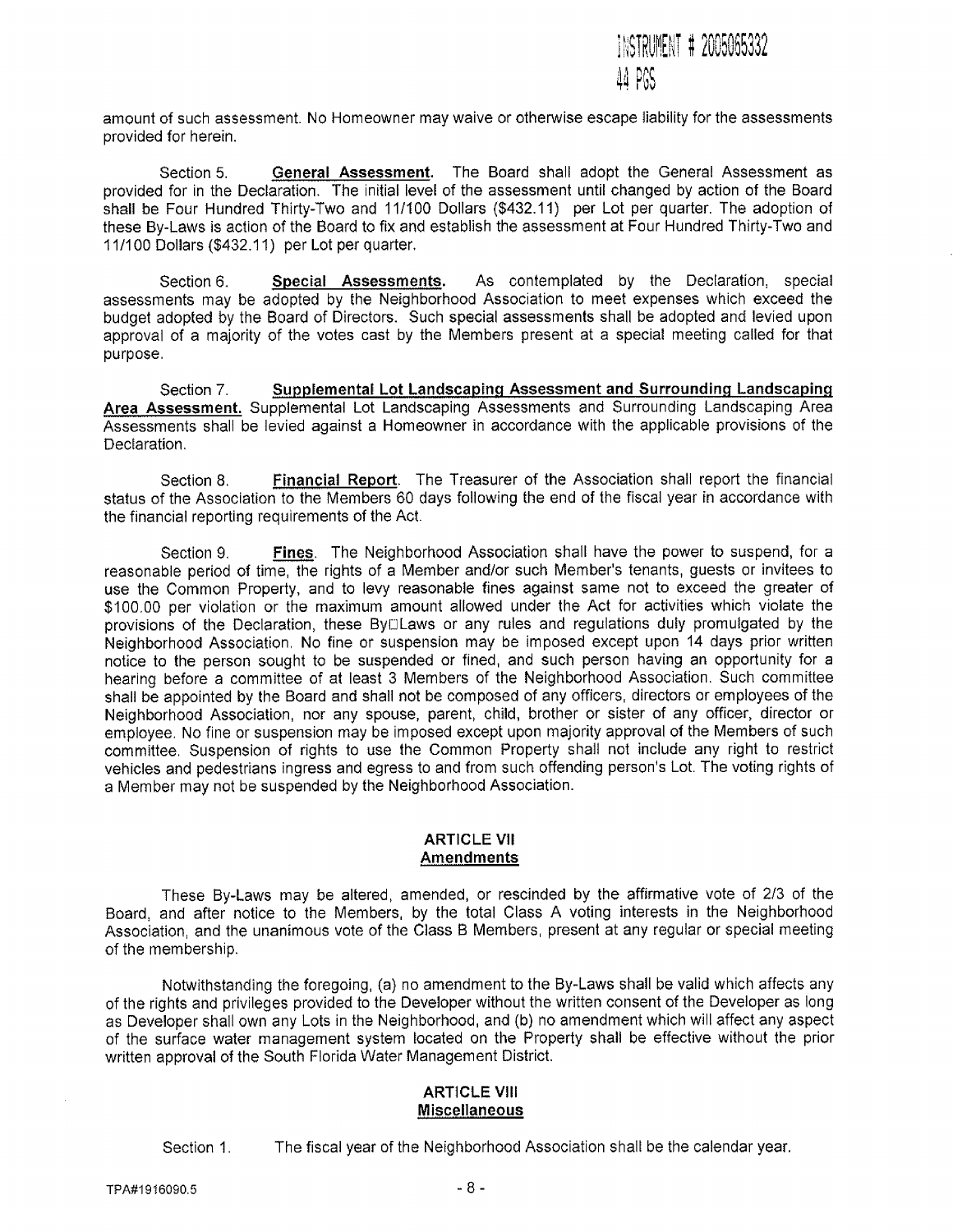# INSTRUMENT # 2005065332 44 PGS

Section 2. In the case of any conflict between the Articles of Incorporation and these By-Laws, the Articles of Incorporation shall control. In the case of any conflict between the Declaration and these By-Laws, the Declaration shall control.

Section 3. All issues or disputes which are recognized by the Act or by administrative rules promulgated under the Act as being appropriate or required for dispute resolution shall be submitted to such dispute resolution procedures contained in the Act prior to institution of civil litigation.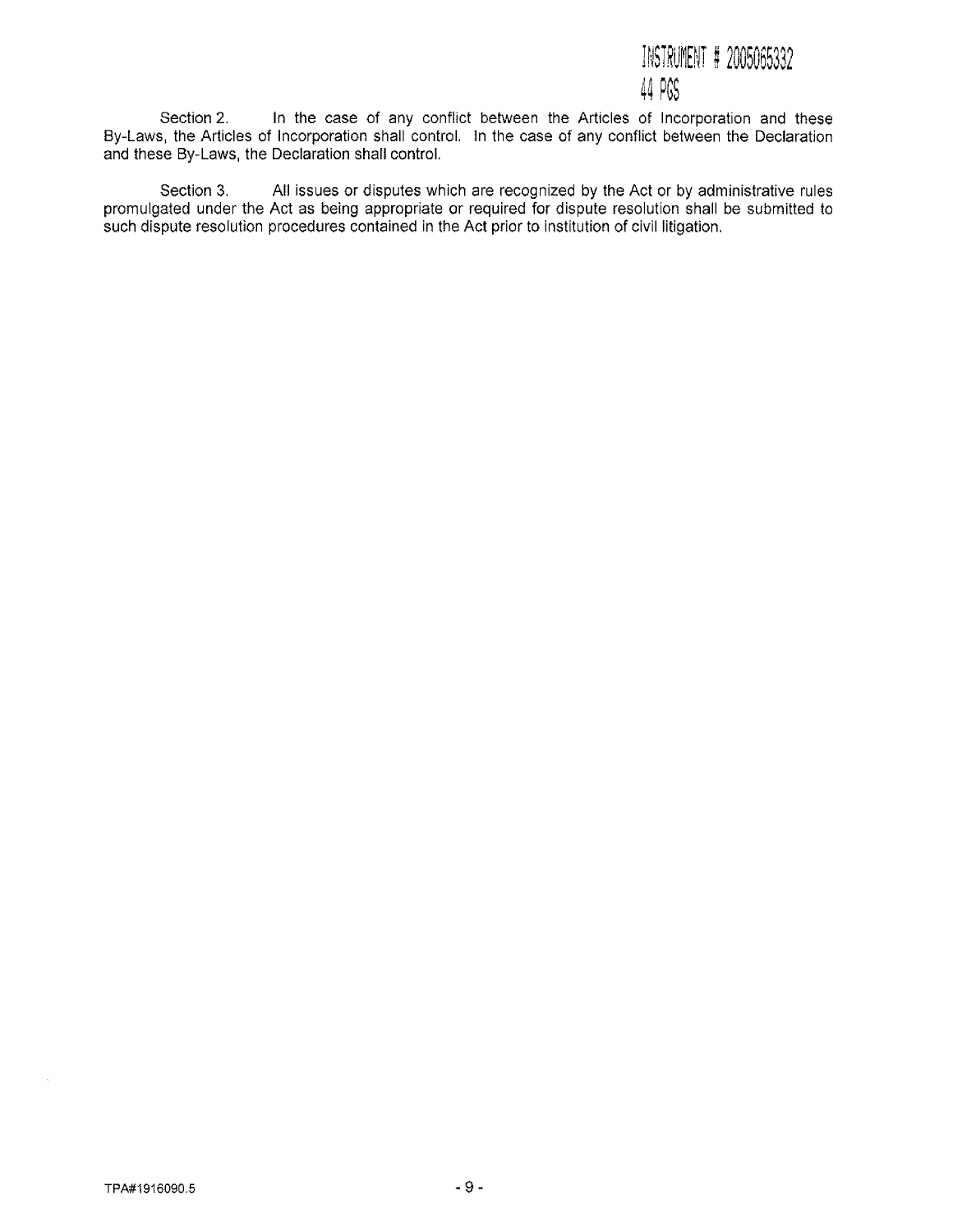葯

# **ARTICLES OF INCORPORATION** 44 PCS

# **TIZIANO** I **AT VENETIAN GOLF & RIVER CLUB PROPERTY OWNERS ASSOCIATION, INC. (A Corporation Not for Profit)**

THE UNDERSIGNED INCORPORATOR to these Articles of Incorporation hereby proposes the incorporation under Chapters 617 and 720, Florida Statutes, of a corporation not for profit, and hereby makes, subscribes, acknowledges and files with the Secretary of State of the State of Florida, Articles of Incorporation, and hereby certifies as follows:

# **ARTICLE** 1: **NAME AND LOCATION**

The name of this corporation shall be **TIZIANO I AT VENETIAN GOLF & RIVER CLUB PROPERTY OWNERS ASSOCIATION, INC.** (hereinafter referred to as the "Neighborhood Association"), and its initial office for the transaction of its affairs shall be 2020 Clubhouse Drive, Sun City Center, Florida 33573, and the initial Registered Agent is Vivien N. Hastings.

### **ARTICLE II: PURPOSES**

This Neighborhood Association does not contemplate pecuniary gain or profit to the Members thereof, and no distribution of income to its Members, directors or officers shall be made, except that nothing herein shall prevent the Neighborhood Association from compensating persons who may be Members, directors or officers in exchange for services actually rendered to, or costs actually incurred for the benefit of, the Neighborhood Association in furtherance of one or more of its purposes. The general purpose of this Neighborhood Association is to promote the common interests of the property owners in Tiziano I at Venetian Golf & River Club (hereinafter referred to as the "Neighborhood"), and the specific purpose is to perform the functions of the Neighborhood Association contemplated in the Declaration of Covenants, Conditions and Restrictions for the Neighborhood recorded in the Public Records of Sarasota County, Florida (hereinafter referred to as the "Declaration"), as the same may in the future be amended, which purposes shall include but not be limited to:

(a) Exercise all of the powers and privileges and to perform all of the duties and obligations of the Neighborhood Association as set forth in the Declaration;

(b) Fix, levy, collect and enforce payment, by any lawful means, all charges or assessments pursuant to the terms of the Declaration;

- (c) Own and convey property;
- (d) Establish rules and regulations;
- (e) Sue and be sued;

(f) To pay all expenses in connection therewith and all office and other expenses incident to the conduct of the business of the Neighborhood Association;

(g) Maintain, repair and replace Common Properties as contemplated by the Declaration, and to enter into contracts for the provision of services to maintain and operate the Common Properties; and

(11) Have and exercise any and all other powers, rights and privileges of a not-for-profit corporation organized under the law of the State of Florida.

### **ARTICLE III: MEMBERSHIP AND VOTING RIGHTS**

**A. Eligibility.** Every person, whether an individual, corporation or other entity, who is the record owner of a Lot that is subject to assessment pursuant to the Declaration shall become a Member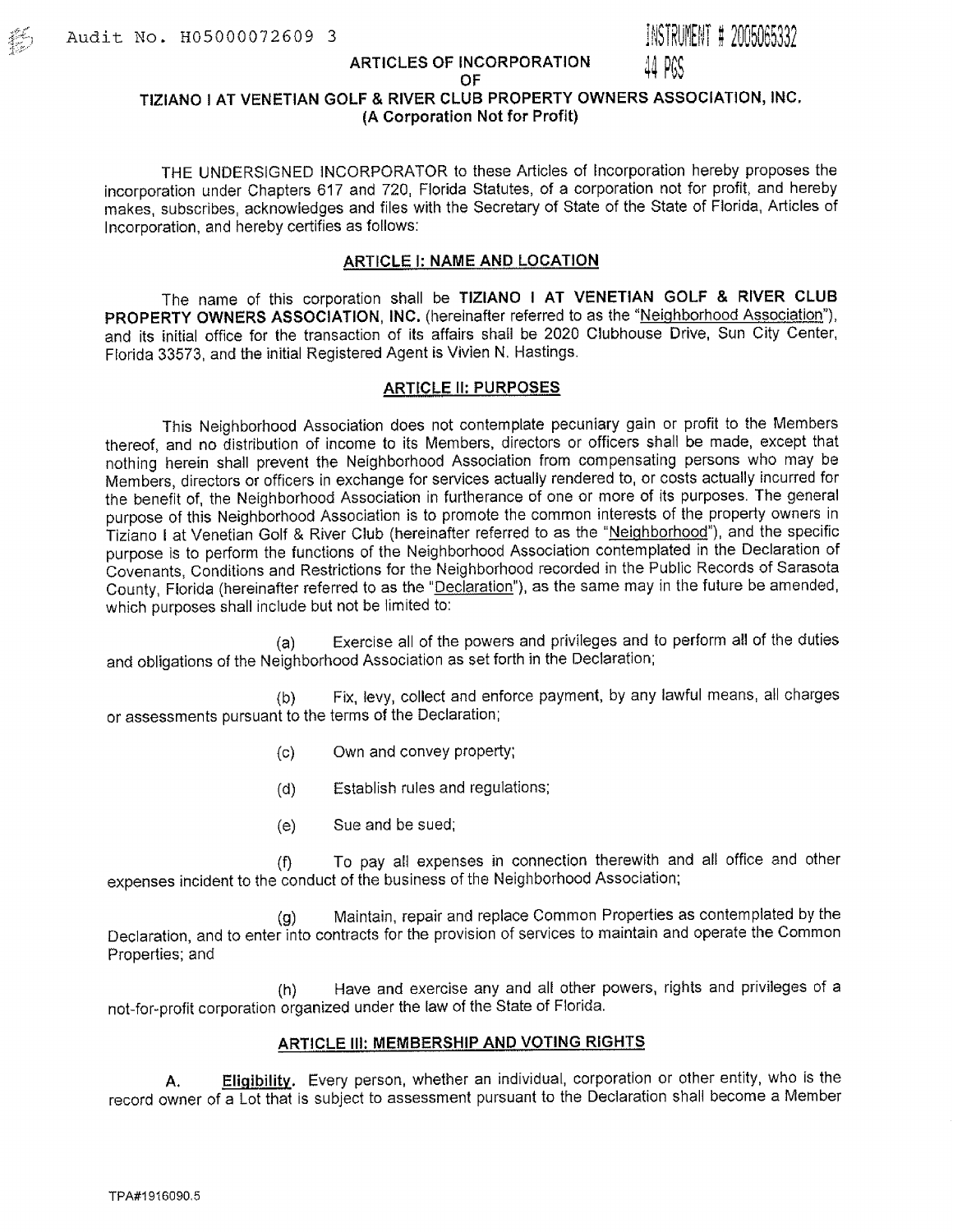of the Neighborhood Association upon the recording of the instrument of conveyance. If title to a Lot is held by more than one person, each such person shall be a Member. A Homeowner of more than one Lot is entitled to membership for each Lot owned. No person other than a Homeowner may be a Member of the Neighborhood Association, and a membership in the Neighborhood Association may not be transferred except by the transfer of title to a Lot; provided, however, the foregoing does not prohibit the assignment of membership and voting rights by a Homeowner who is a contract seller to such Homeowner's vendee in possession.

If more than one person owns a fee interest in any Lot, all such persons are Members, but there may be only one vote cast with respect to such Lot. Such vote may be exercised as the co-owners determine among themselves, but no split vote is permitted. Prior to any meeting at which a vote is to be taken, each co-owner must file a certificate with the secretary of the Neighborhood Association naming the voting co-owner entitled to vote at such meeting, unless such co-owners have filed a general voting certificate with the Secretary applicable to all votes until rescinded. Notwithstanding the foregoing, no separate certificate shall be necessary if title to any Lot is held in a tenancy by the entireties, and in such event either tenant is entitled to cast the vote for such Lot unless and until the Neighborhood Association is notified otherwise in writing by such co-tenants by the entireties.

**B. Classes of Membership and Voting; Transfer of Control.** The Neighborhood Association shall have two classes of voting membership: Class A and Class B. So long as there is Class B membership, Class A Members shall be all persons owning record title to the Lots of the Neighborhood ("Homeowners") except the Developer. All Class B memberships shall belong to the Developer. Upon termination of Class B membership as provided below, Class A Members shall be all Homeowners, including the Developer so long as such Developer is a Homeowner. Subject to the provisions of Section A of this Article, Members, Class A or Class B, are entitled to cast one vote for each Lot owned. There shall be no cumulative voting for Directors or any other matters.

Until such time as Class B membership is terminated, the Developer shall be entitled to solely appoint all members of the Board. The Class B membership will terminate and convert automatically to Class A membership, and transfer of control of the Neighborhood Association for the Members other than the Developer shall occur, upon the happening of any of the following, whichever occurs first:

(a) Three months after 90% of the Lots in all portions of the Neighborhood which are or may be ultimately subject to governance by the Neighborhood Association have been conveyed to third party Homeowners; or

(b) When the Developer waives its rights to Class B membership, which waiver shall be evidenced by the recording of a certificate to such effect in the public records of Sarasota County, Florida.

Upon termination of Class B membership, all provisions of the Declaration, Articles of Incorporation, or By-Laws referring to Class B membership will be obsolete and without further force or effect, including any provision requiring voting by classes of membership.

**C. Transferability.** Each membership is appurtenant to the Lot upon which it is based and is transferred automatically by conveyance of title to that Lot whether or not mention thereof is made in such conveyance of title.

# **ARTICLE IV: TERM OF EXISTENCE**

The Corporation shall have perpetual existence. In the event the Corporation is dissolved, the Corporation shall ensure that the maintenance of the surface water management system is delegated, transferred or assigned to a similar not-for-profit corporation.

# **ARTICLE V: INCORPORATOR**

The name and address of the Incorporator to these Articles of Incorporation is the following:

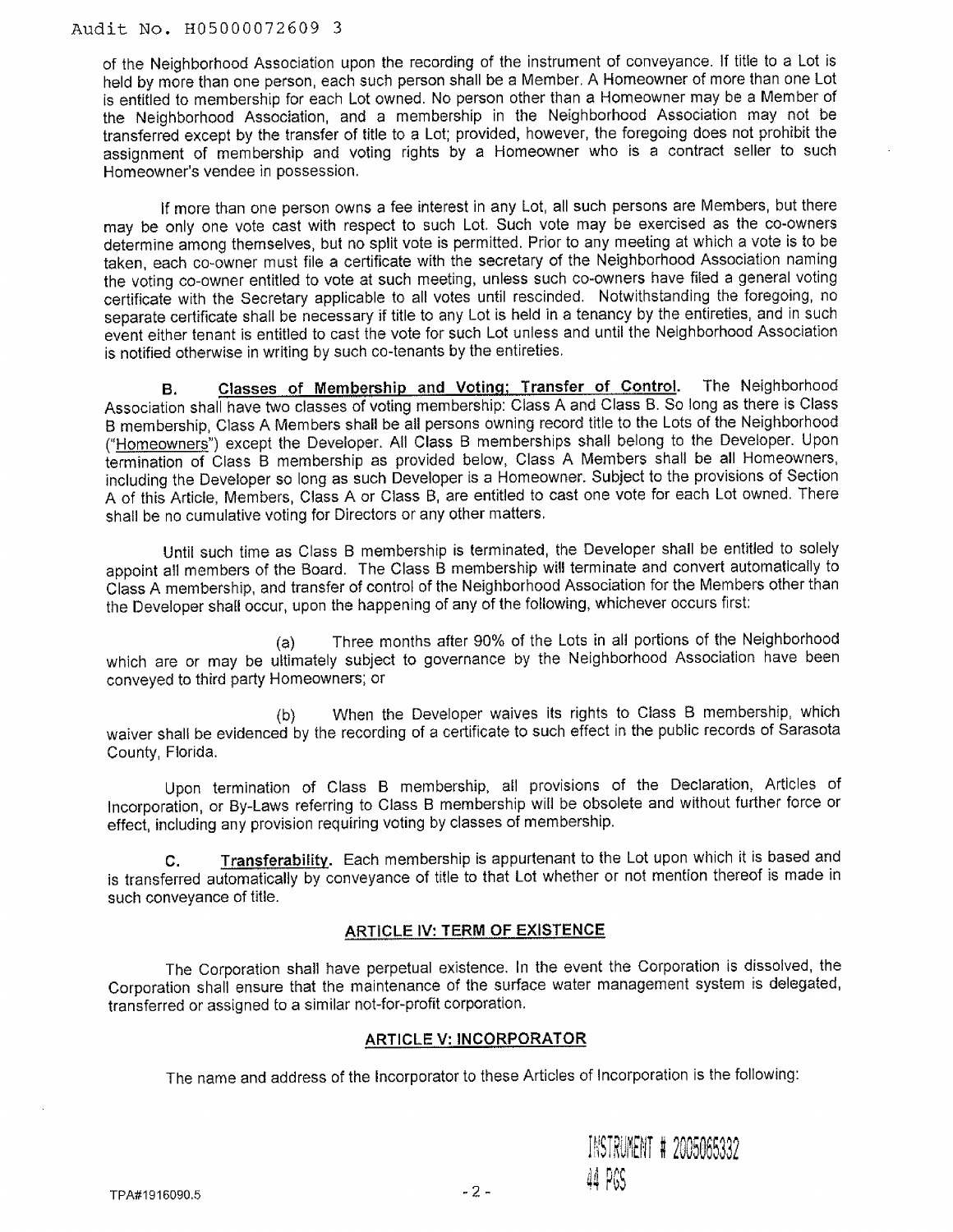Robert S. Freedman Carlton Fields, P.A.

# **NAME** ADDRESS

Corporate Center Three at International Plaza 4221 W. Boy Scout Boulevard Tampa, Florida 33607-5736

### **ARTICLE VI: MANAGEMENT**

The affairs of the Corporation shall be managed by its Board of Directors, which shall consist of not less than 3 nor more than 7 individuals, the precise number to be fixed in the By-Laws or by the Board of Directors of the Neighborhood Association from time to time. Directors shall be elected for one year terms by the Members at the annual Members' meeting, to be held as scheduled by the Board of Directors in the last quarter of each fiscal year in the manner prescribed in the By-Laws of the Neighborhood Association, and shall hold office until their respective successors are duly elected and qualified; provided, however, that the Developer shall be entitled to solely appoint all members of the Board of Directors prior to transfer of control. The Board shall elect a President, a Vice President, and a Secretary-Treasurer of the Neighborhood Association, and such other officers as may, in the opinion of the Board, from time to time be necessary to adequately administer the affairs of the Neighborhood Association. Such officers are to hold office at the pleasure of the Board or until their successors are duly elected and qualified. Officers may be Directors. Officers and Directors must be Members of the Neighborhood Association except with respect to those who are elected by the Class B Members. Any individual may hold 2 or more corporate offices, except that the offices of President and Secretary-Treasurer may not be held by the same person. The officers shall have such duties as may be specified by the Board or the By-Laws of the Neighborhood Association. Vacancies occurring on the Board and among the officers shall be filled in the manner prescribed by the By-Laws of the Neighborhood Association.

Notwithstanding the foregoing, the Class B Members shall have the right to elect all Directors as long as there shall be Class B membership, except that such Class **B** Members, in their sole discretion, may voluntarily consent to the election of one director by the Class A Members after fifty percent (50%) of the Lots in the Neighborhood have been conveyed to Class A Members.

### **ARTICLE VII: INITIAL OFFICERS**

The names of the initial officers who are to serve until their successors are elected under the provisions of these Articles of Incorporation and the By-Laws are the following:

| <u>Title</u>        | <b>Identity</b> |  |  |
|---------------------|-----------------|--|--|
| President           | R.C. Beyer, Jr. |  |  |
| Vice President      | Roger Aman      |  |  |
| Secretary-Treasurer | Sylvia Keith    |  |  |

#### **ARTICLE VIII: INITIAL BOARD OF DIRECTORS**

The number of persons constituting the initial Board of Directors of the Neighborhood Association shall be three (3) and the names and addresses of the members of such first Board of Directors, who shall hold office until their respective successors are elected pursuant to the provisions of these Articles of Incorporation and the By-Laws, are the following:

| R.C. Beyer, Jr. | 2020 Clubhouse Drive<br>Sun City Center, Florida 33573 |
|-----------------|--------------------------------------------------------|
| Roger Aman      | 2020 Clubhouse Drive<br>Sun City Center, Florida 33573 |
| Sylvia Keith    | 2020 Clubhouse Drive<br>Sun City Center, Florida 33573 |

INSTRUMENT # 2005065332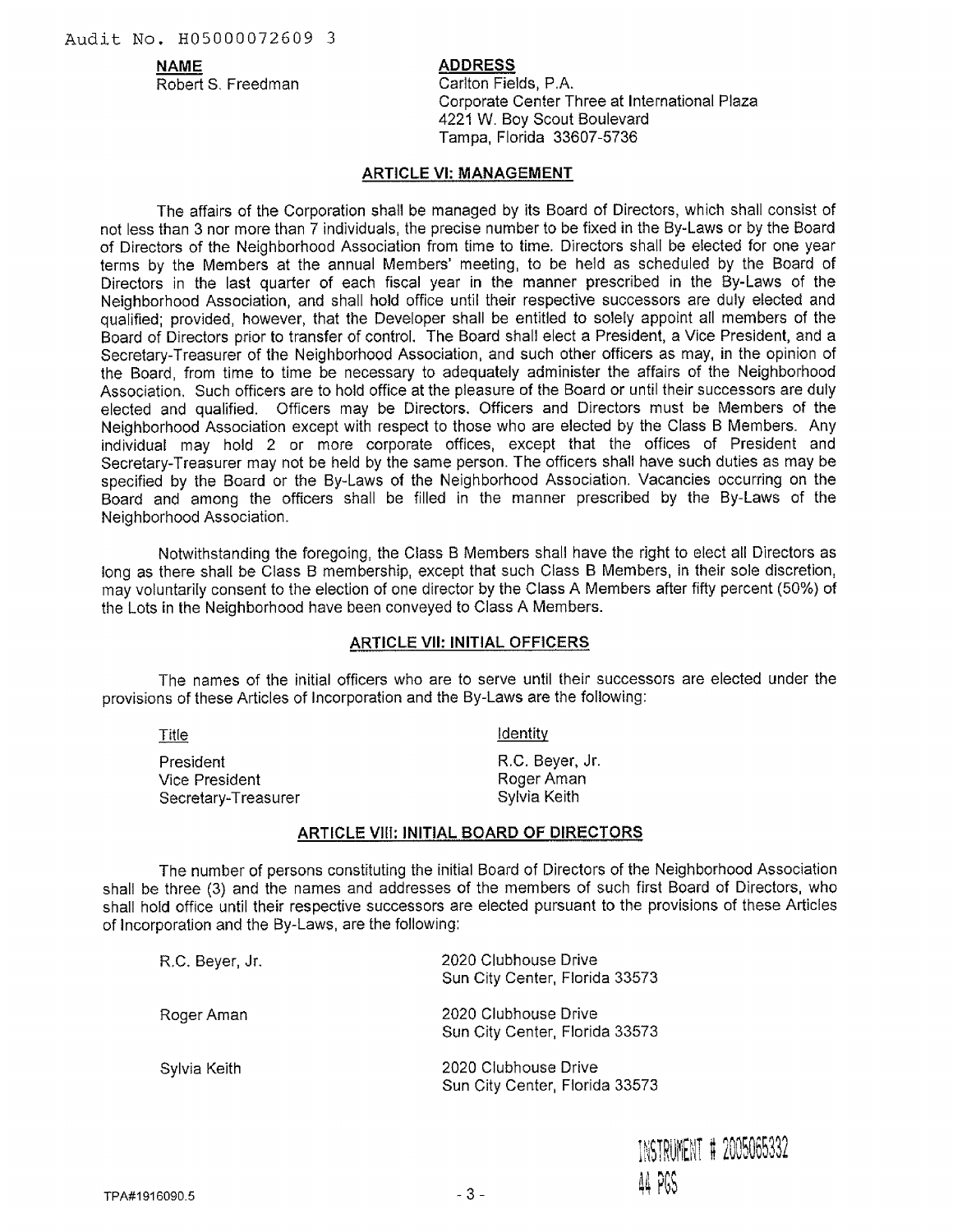#### ARTICLE IX: BY-LAWS

The By-Laws of the Neighborhood Association shall be adopted by the initial Board of Directors, as constituted under Article VIII above, at the organizational meeting of the Board. Thereafter the By-Laws may be altered, amended, or rescinded by the affirmative vote of 2/3 of the Board of Directors, and after notice to the Members, by the majority vote of Class A Members, and the unanimous vote of the Class B Members, present at any regular or special meeting of the membership.

However, no amendment to the By-Laws shall be valid which affects any of the rights and privileges provided to the Developer without the written consent of the Developer as long as Developer shall own any Lots in the Neighborhood.

#### **ARTICLE X: AMENDMENTS**

Amendments to these Articles of Incorporation shall be made in the following manner:

The Board of Directors shall adopt a resolution setting forth a proposed amendment and, if Members have been admitted, directing that it be submitted to a vote at a meeting of Members, which may be either the annual or a special meeting. If no Members have been admitted, the amendment shall be adopted by a vote of the majority of directors and the provisions for adoption by Members shall not apply.

(b) Written notice setting forth the proposed amendment or a summary of the changes to be affected thereby shall be given to each member of record entitled to vote thereon within the time and in the manner provided by Florida Statutes for the giving of notice of meetings of Members. If the meeting is an annual meeting, the proposed amendment or such summary may be included in the notice of such annual meeting.

(c) At such meeting, a vote of the Members entitled to vote thereon shall be taken on the proposed amendment. The proposed amendment shall be adopted upon receiving both the affirmative vote of a majority of the votes of Members of each class entitled to vote thereon as a class and the affirmative vote of a majority of the votes of all Members entitled to vote thereon.

Any number of amendments may be submitted to the Members and voted upon by them at one meeting.

Notwithstanding the foregoing, (a) no amendment to the Articles of Incorporation shall be valid which affects any of the rights and privileges provided to the Developer without the written consent of the Developer as long as Developer shall own any Lots in the Neighborhood, and (b) no amendment which will affect any aspect of the surface water management system located on the Property shall be effective without the prior written approval of the South Florida Water Management District.

# **ARTICLE XI: REGISTERED OFFICE AND AGENT**

Pursuant to Section 48.091 and Section 607.0501, Florida Statutes, the name and address of the Initial Registered Agent for service of process upon the Neighborhood Association is:

| Vivien N. Hastings                   |                         |  |
|--------------------------------------|-------------------------|--|
| 24301 Walden Center Drive, Suite 300 | INSTRUMENT # 2005065332 |  |
| Bonita Springs, Florida 34134        |                         |  |
|                                      | 44 PGS                  |  |
|                                      |                         |  |

The above address is also the address of the registered office of the Neighborhood Association.